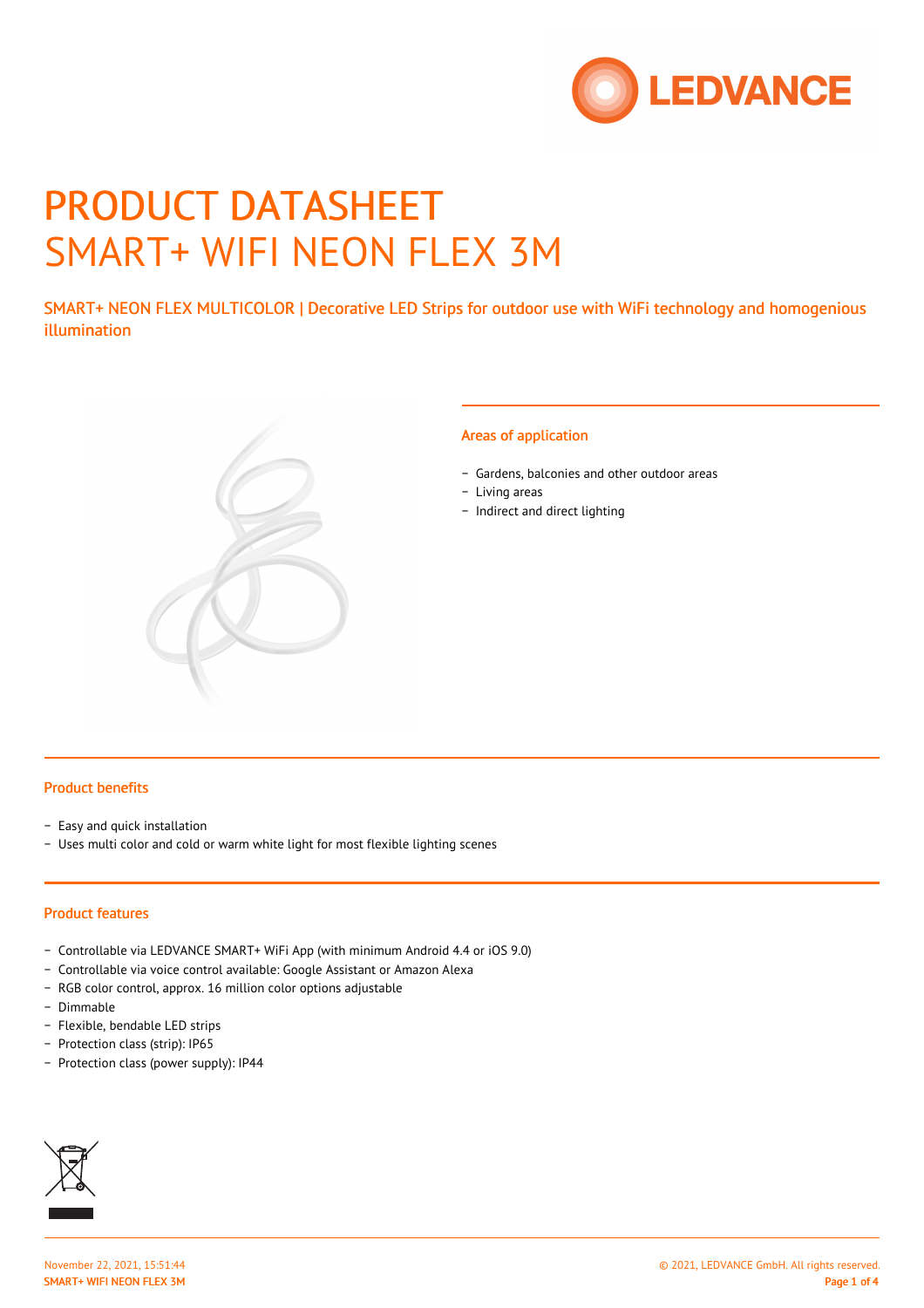## TECHNICAL DATA

## Electrical data

| Nominal wattage        | 15.00 W             |
|------------------------|---------------------|
| Nominal voltage        | 220240 V            |
| Nominal current        | 120 mA              |
| Mains frequency        | 5060 Hz             |
| Power factor $\lambda$ | 0.50                |
| Operating mode         | External LED driver |

## Photometrical data

| Light color (designation)            | RGBTW         |
|--------------------------------------|---------------|
| Standard deviation of color matching | $\leq$ 6 sdcm |
| Nominal luminous flux                | 520 lm        |
| Luminous flux                        | 520 lm        |
| Luminous efficacy                    | 35 lm/W       |
| Color temperature                    | 27006500 K    |
| Color rendering index Ra             | > 80          |

## Light technical data

Beam angle 110 ° and 110 ° and 110 ° and 110 ° and 110 ° and 110 ° and 110 ° and 110 °

# Dimensions & Weight



| Product weight | 795.00 g   |
|----------------|------------|
| Length         | 3000.00 mm |
| Width          | 8.80 mm    |
| Height         | 17.50 mm   |

## Lifespan

| Number of switching cycles | 15000 |
|----------------------------|-------|
|----------------------------|-------|

# Colors & materials

| Product color | Transparent |  |
|---------------|-------------|--|
|               |             |  |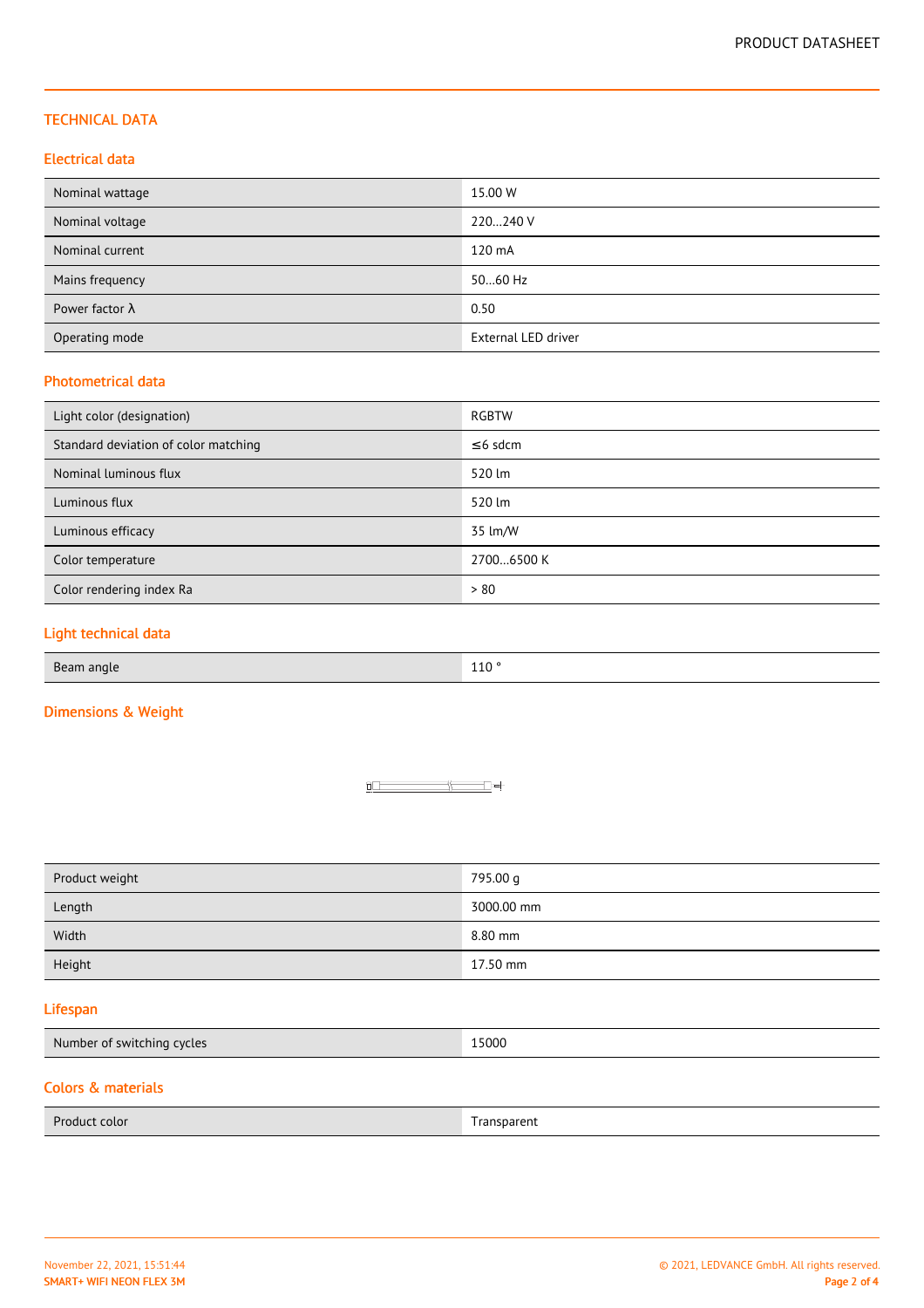| Body material  | Silicone           |
|----------------|--------------------|
| Cover material | Polycarbonate (PC) |

# Temperatures & operating conditions

| Ambient temperature range | -20…40 °C<br>$\sim$ |
|---------------------------|---------------------|
|---------------------------|---------------------|

#### Additional product data

| <b>Mounting location</b> | All surfaces |
|--------------------------|--------------|

# **Capabilities**

| Dimmable                         | Yes                             |
|----------------------------------|---------------------------------|
| Type of connection               | Plug type C (EU)                |
| Compatible smart home technology | Google Assistant / Amazon Alexa |
| LED module replaceable           | Not replaceable                 |

#### Certificates & Standards

| Standards          | CE / EAC / REACH / RoHS |
|--------------------|-------------------------|
| Protection class   | $\mathbf{\mathsf{I}}$   |
| Type of protection | <b>IP44</b>             |

# EQUIPMENT / ACCESSORIES

- − Control via app or voice control requires compatible Smart home system
- − For control via LEDVANCE SMART + WiFi App, a smart phone or Tablet PC is required
- − Complete mounting and connecting accessories included

#### DOWNLOAD DATA

|            | DOWNLOAD DATA                                                    |
|------------|------------------------------------------------------------------|
| <b>PDF</b> | User instruction<br>SMART+ WIFI NEON FLEX                        |
| <b>PDF</b> | Declarations of conformity<br>SMART WIFI NEON FLEX 3M RGBTW IP44 |

# LOGISTICAL DATA

| Product code  | Packaging unit (Pieces/Unit) | Dimensions (length x width x height) | Gross weight | Volume             |
|---------------|------------------------------|--------------------------------------|--------------|--------------------|
| 4058075504783 | Folding box                  | 64 mm x 299 mm x 275 mm              | 1077.00 g    | 5.26 $\rm{dm^{3}}$ |